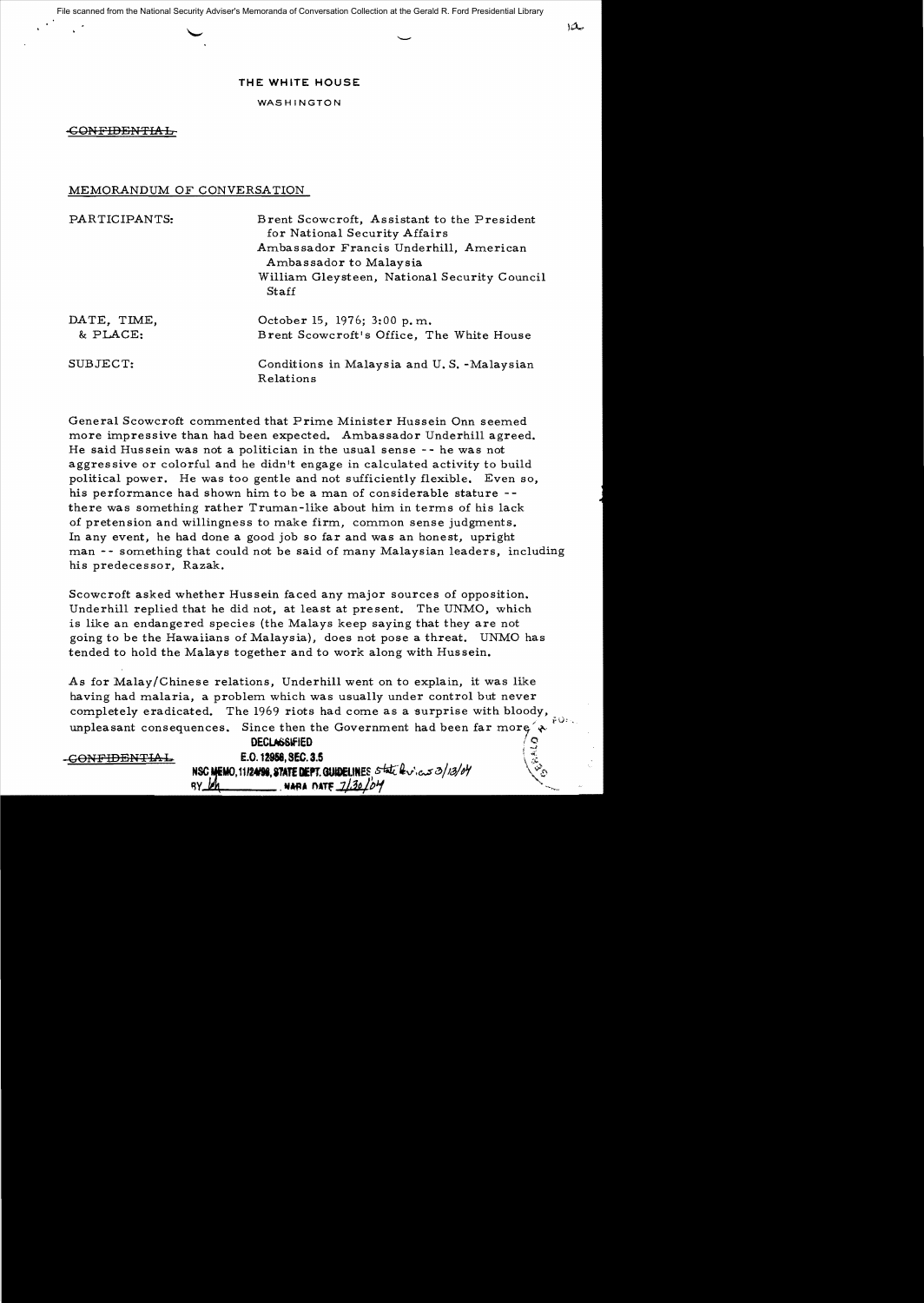#### GONFIDENTlAL 2

careful about Malay and -- to a lesser extent -- Chinese concerns. Underhill explained that the Malaysian Government had inherited the inter-communal problems left by the British and didn't have automatic authority for dealing with them. Fortunately it could rely on a strong civil service.

Scowcroft emphasized that we wished to support Malaysia in ways that would be helpful, especially with the threat of subversion in the aftermath of the Vietnam collapse. Underhill agreed we should be ready to do so and suggested that the Malaysian Government would accept U. S. support as long as it appeared politically sterile. He pointed out that our greatest impact on Malaysia was economic -- e. g., one-third of the people of Malaysia were in one way or another involved in the rubber business so that very small shifts in U. S. consumption patterns could have massive effects on the Malaysian economy. In addition to this economic/commercial relationship, the Malaysians wanted to buy U.S. military equipment (e.g., C-130's, F-5E's, M-16's, etc.) and to obtain military training but they did not want to give an appearance of getting into bed with us. Scowcroft said this Malaysian approach posed no problem for us.

In response to the General's question, Underhill commented that the subversive threat in Malaysia is not too great. Once again he used the analogy of malaria, pointing out that until the Communists find a way of appealing to Malays, as opposed to just Chinese, they would not pose a great threat. Earlier this year Hussein had decided to publicize the subversive threat as a way of educating his own people. This was sensible and commendable but the campaign was also overheard by the rest of the world which got the erroneous impression that there had been an intensification in the wake of Vietnam. This appeared not to be the case. Subversion was endemic to Malaysia; it was serious but under control.

In conclusion, Scowcroft mentioned cable exchanges between Underhill and Holdridge regarding possibly adverse Malaysian reaction to U. S. arms supply to Singapore. Underhill said he was not really worried about this, at least at this point. Any problems that existed seemed to be manageable, mostly through direct contact. Malaysian-Singapore links were quite adequate and as a result the Malaysians did not see Singapore as a real threat. Moreover, the Malaysians viewed Indonesia as a kind of ethnic anchor to windward. Previous Malaysian fears that Singapore might become an ASEAN Cuba had receded because of Lee Kuan Yew's performance, though they might revive in the future. In fact, all the ASEAN

#### GONFIDENTIAL

 $\label{eq:1} \frac{1}{2}\sum_{\mathbf{q}\in\mathbb{Z}^d}\left(\frac{1}{2}\sum_{\mathbf{q}\in\mathbb{Z}^d}\mathcal{L}_{\mathbf{q}}\right)^{\mathbf{q}}$ 

 $\overline{\phantom{a}}$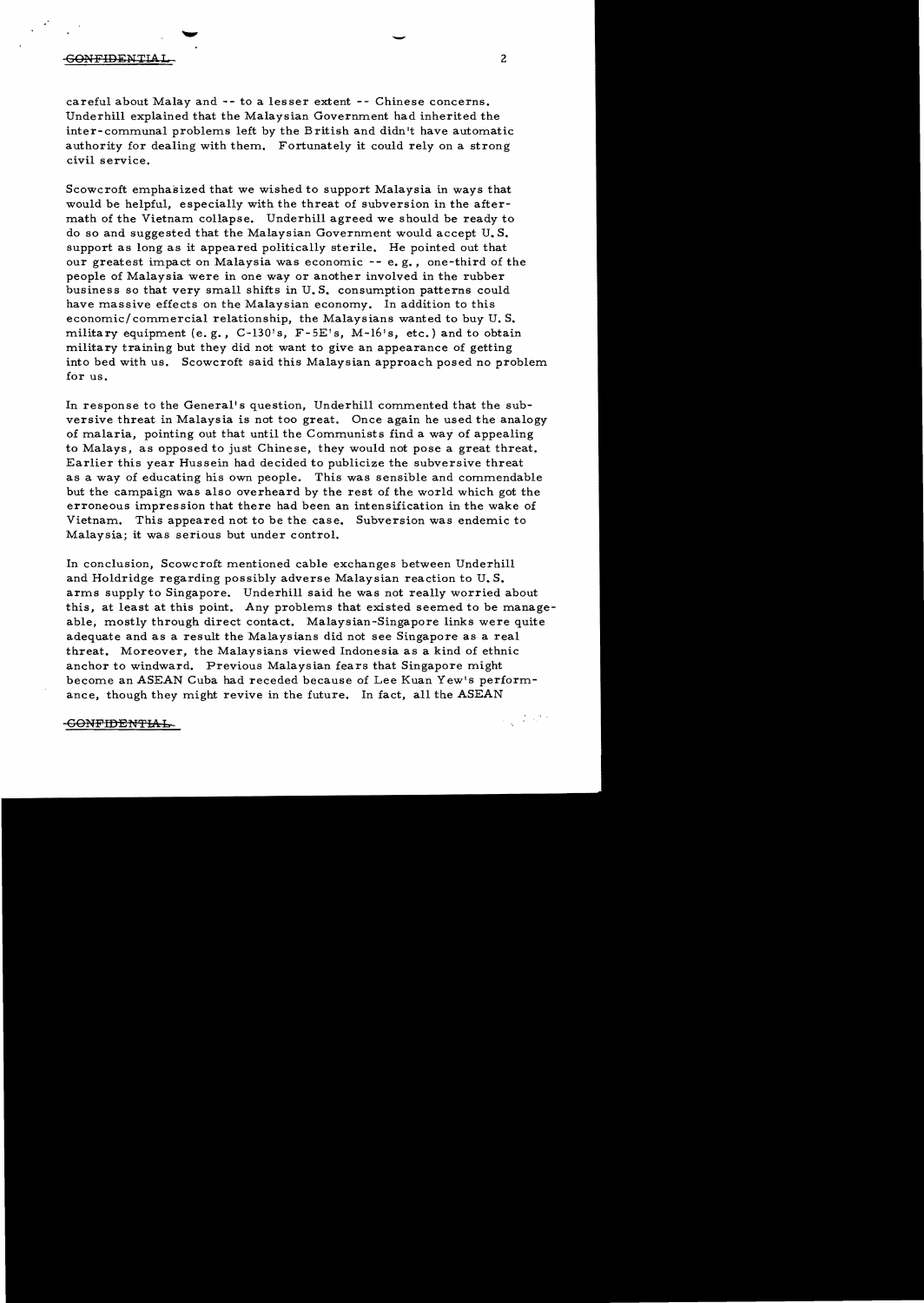# CONFIDENTIAL

 $\ddot{\phantom{0}}$ 

governments worried about the "next governments" in more than present governments in the ASEAN area. It was this fear which made them interested in having foreign powers such as ourselves, and even the Soviets, maintain some presence in the area.

3

Underhill concluded by quipping that everything was going so well in Malaysia today that it could only go downhill; he would, of course, have to take the blame.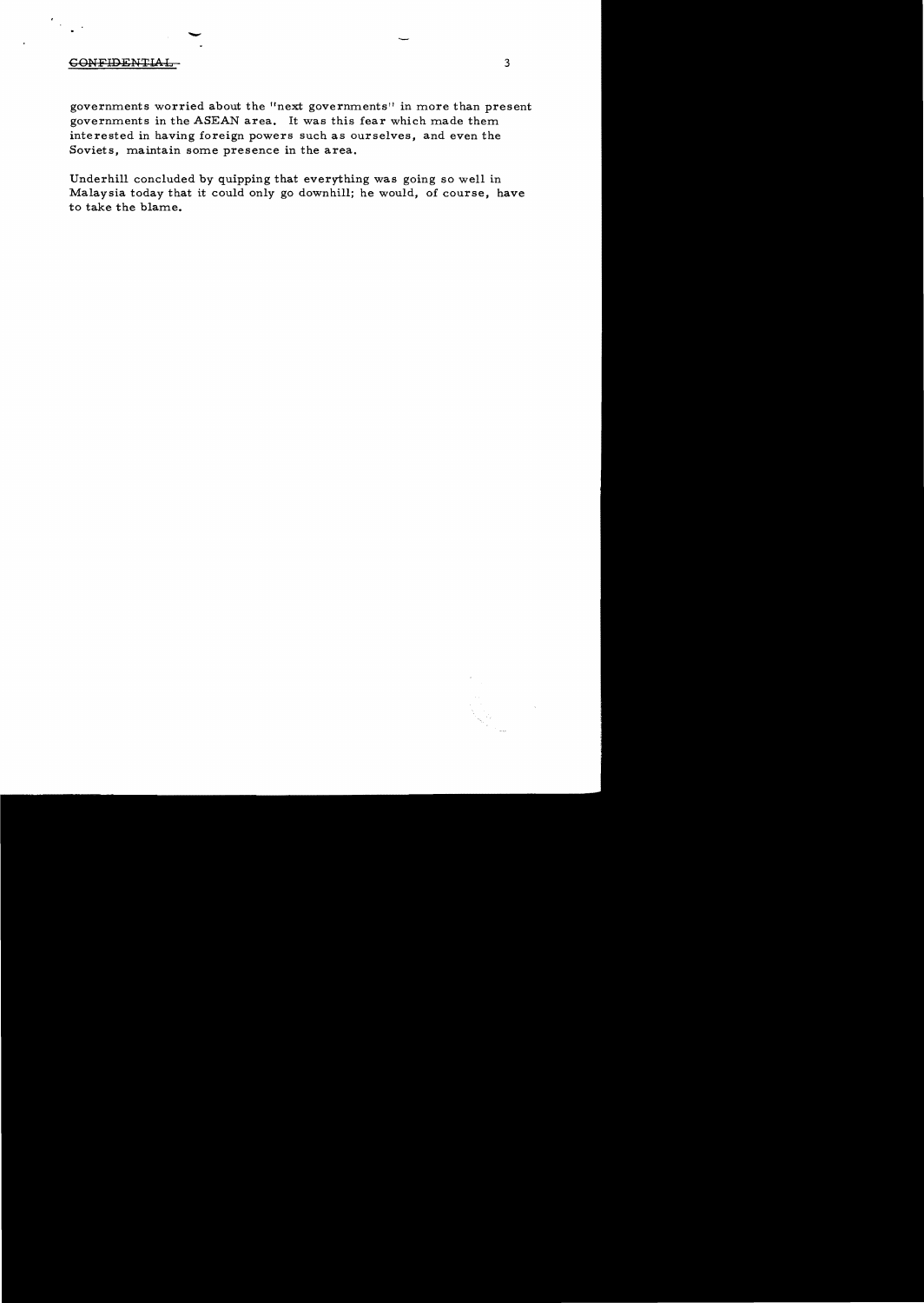MEMORANDUM 5842

## NATIONAL SECURITY COUNCIL

 $\overline{6}$ ONFIDENTIAL-ATTACHMENT ACTION

October 20, 1976

 $\mathcal{L}$ *v:;* 

MEMORANDUM FOR: BRENT SCOWCROFT

FROM: THE MILLIAM GLEYSTEEN

SUBJECT: Memorandum of Your Conversation with Ambas sador Francis Underhill

Attached at Tab A is a memcon of your meeting with Ambassador Underhill on Friday, October 15, 1976.

RECOMMENDATION:

That *you* approve the memcon at Tab A.

APPROVE ULLE DISAPPROVE \_\_\_\_\_

€ONFIDENTIAL ATTACHMENT



**WH** " l'O